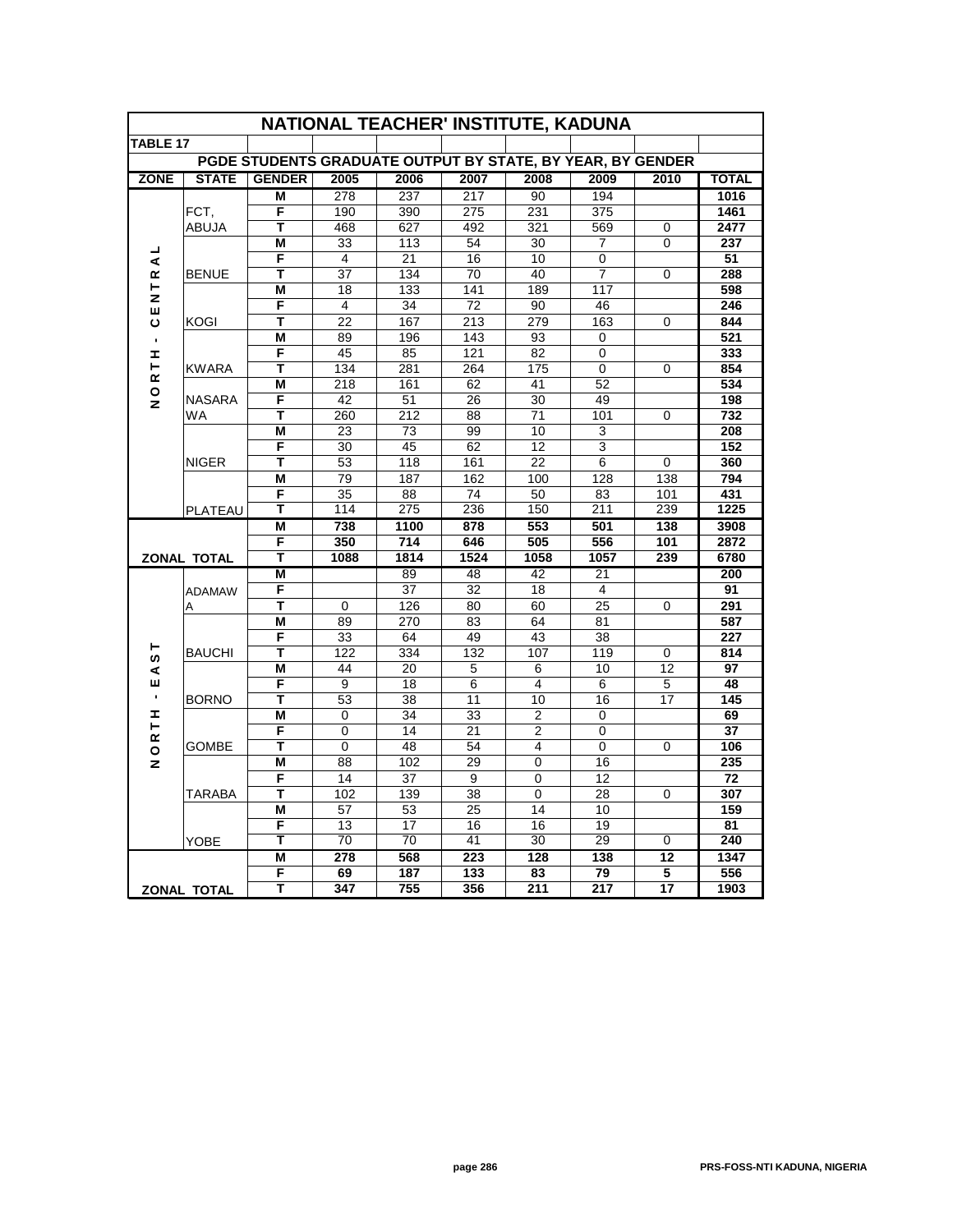| NATIONAL TEACHER' INSTITUTE, KADUNA                        |                                 |               |                |                         |           |                |                |                 |              |
|------------------------------------------------------------|---------------------------------|---------------|----------------|-------------------------|-----------|----------------|----------------|-----------------|--------------|
| <b>TABLE 17</b>                                            |                                 |               |                |                         |           |                |                |                 |              |
| PGDE STUDENTS GRADUATE OUTPUT BY STATE, BY YEAR, BY GENDER |                                 |               |                |                         |           |                |                |                 |              |
| <b>ZONE</b>                                                | <b>STATE</b>                    | <b>GENDER</b> | 2005           | 2006                    | 2007      | 2008           | 2009           | 2010            | <b>TOTAL</b> |
|                                                            |                                 | М             | $\mathbf 0$    | 13                      | 10        | 2              | 0              |                 | 25           |
|                                                            |                                 | F             | 0              | 1                       | 5         | 0              | 0              |                 | 6            |
|                                                            | JIGAWA                          | Т             | 0              | 14                      | 15        | $\overline{2}$ | 0              | $\Omega$        | 31           |
|                                                            |                                 | М             | 59             | 197                     | 211       | 119            | 179            |                 | 765          |
|                                                            |                                 | F             | 71             | 169                     | 215       | 103            | 213            |                 | 771          |
|                                                            | <b>KADUNA</b>                   | T             | 130            | 366                     | 426       | 222            | 392            | $\Omega$        | 1536         |
| ⊢<br>ဖာ                                                    |                                 | М             | 5              | 25                      | 17        | 10             | 20             |                 | 77           |
| ш                                                          |                                 | F             | $\overline{2}$ | 15                      | 14        | 5              | $\overline{2}$ |                 | 38           |
| ⋧                                                          | <b>KANO</b>                     | Т             | $\overline{7}$ | 40                      | 31        | 15             | 22             | 0               | 115          |
| $\blacksquare$                                             |                                 | M             | 15             | 28                      | 33        | 19             | 8              |                 | 103          |
| Ŧ,                                                         |                                 | F             | $\overline{4}$ | 21                      | 14        | 10             | $\overline{2}$ |                 | 51           |
| ⊢<br>ĸ                                                     | <b>KATSINA</b>                  | т             | 19             | 49                      | 47        | 29             | 10             | 0               | 154          |
| $\mathsf{o}$                                               |                                 | M             | 53             | 85                      | 52        | 97             | 113            | 72              | 472          |
| $\mathbf{z}$                                               |                                 | F             | 20             | 41                      | 20        | 41             | 37             | 47              | 206          |
|                                                            | KEBBI                           | т             | 73             | 126                     | 72        | 138            | 150            | 119             | 678          |
|                                                            | <b>SOKOTO</b><br><b>ZAMFARA</b> | M             | $\Omega$       | 0                       | 3         | 1              | 0              |                 | 4            |
|                                                            |                                 | F             | 0              | 0                       | 1         | 0              | 0              |                 | 1            |
|                                                            |                                 | T             | $\Omega$       | $\Omega$                | 4         | $\mathbf{1}$   | $\Omega$       | $\Omega$        | 5            |
|                                                            |                                 | М             | $\Omega$       | 6                       | 26        | 74             | 0              |                 | 106          |
|                                                            |                                 | F             | $\Omega$       | $\overline{\mathbf{4}}$ | 3         | 23             | $\Omega$       |                 | 30           |
|                                                            |                                 | Ŧ             | $\overline{0}$ | 10                      | 29        | 97             | $\overline{0}$ | $\mathbf 0$     | 136          |
|                                                            |                                 | M             | 132            | 354                     | 352       | 322            | 320            | $\overline{72}$ | 1552         |
|                                                            |                                 | F<br>Т        | 97             | 251                     | 272       | 182            | 254<br>574     | 47<br>119       | 1103         |
|                                                            | <b>ZONAL TOTAL</b>              |               | 229            | 605                     | 624       | 504            |                |                 | 2655         |
|                                                            | ABIA                            | M<br>F        | 12<br>12       | 37<br>61                | 236       | 86<br>152      | 69<br>122      |                 | 440<br>666   |
|                                                            |                                 | т             |                |                         | 319       |                |                |                 |              |
| ⊢                                                          |                                 | M             | 24<br>67       | 98<br>$\overline{73}$   | 555<br>64 | 238<br>40      | 191            | 0               | 1106<br>244  |
| S                                                          | ANAMBRA<br><b>EBONYI</b>        | F             | 24             | 79                      | 113       | 104            |                |                 | 320          |
| ⋖<br>ш                                                     |                                 | т             | 91             | 152                     | 177       | 144            | $\Omega$       | 0               | 564          |
| ٠                                                          |                                 | M             | 70             | 55                      | 108       | 105            | 78             | 126             | 542          |
| Ŧ,                                                         |                                 | F             | 55             | 30                      | 57        | 50             | 56             | 76              | 324          |
| ⊢<br>$\Rightarrow$                                         |                                 | т             | 125            | 85                      | 165       | 155            | 134            | 202             | 866          |
| $\circ$                                                    |                                 | M             | 79             | 163                     | 72        | 48             | 54             |                 | 416          |
| ဖာ                                                         | <b>ENUGU</b>                    | F             | 96             | 231                     | 134       | 70             | 78             |                 | 609          |
|                                                            |                                 | T             | 175            | 394                     | 206       | 118            | 132            | 0               | 1025         |
|                                                            |                                 | M             |                | 9                       | 27        | 19             | 21             |                 | 76           |
|                                                            |                                 | F             |                | 10                      | 15        | 11             | 31             |                 | 67           |
|                                                            | <b>IMO</b>                      | т             | $\Omega$       | 19                      | 42        | 30             | 52             | $\mathbf 0$     | 143          |
|                                                            |                                 | M             | 228            | 337                     | 507       | 298            | 222            | 126             | 1718         |
|                                                            |                                 |               | 187            | 411                     | 638       | 387            | 287            | 76              | 1986         |
| ZONAL TOTAL                                                |                                 | Т             | 415            | 748                     | 1145      | 685            | 509            | 202             | 3704         |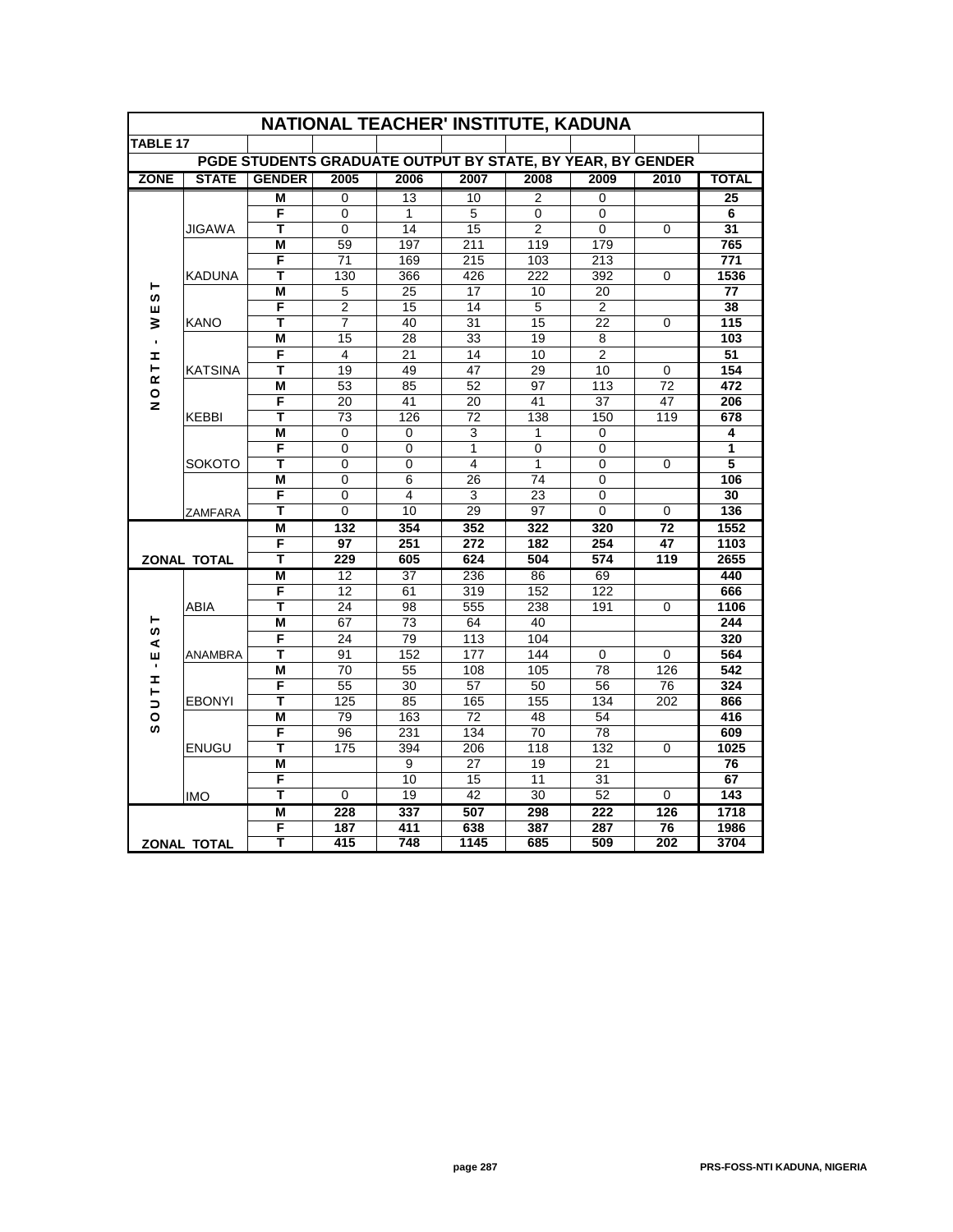| NATIONAL TEACHER' INSTITUTE, KADUNA                        |                    |               |                      |                 |                |           |                |            |              |
|------------------------------------------------------------|--------------------|---------------|----------------------|-----------------|----------------|-----------|----------------|------------|--------------|
| TABLE 17                                                   |                    |               |                      |                 |                |           |                |            |              |
| PGDE STUDENTS GRADUATE OUTPUT BY STATE, BY YEAR, BY GENDER |                    |               |                      |                 |                |           |                |            |              |
| <b>ZONE</b>                                                | <b>STATE</b>       | <b>GENDER</b> | 2005                 | 2006            | 2007           | 2008      | 2009           | 2010       | <b>TOTAL</b> |
|                                                            |                    | M             | 55                   | 77              | 58             | 29        | 15             | 0          | 234          |
|                                                            | AKWA-              | F             | 11                   | 11              | $\overline{4}$ | 29        | 14             | 0          | 69           |
|                                                            | <b>IBOM</b>        | Т             | 66                   | 88              | 62             | 58        | 29             | 0          | 303          |
|                                                            |                    | M             |                      | 10              | 8              | 6         | 5              |            | 29           |
| I<br>⊢                                                     | <b>BAYELSA</b>     | F             |                      | 1               | 12             | 4         | 8              |            | 25           |
| ∍                                                          |                    | T             | 0                    | 11              | 20             | 10        | 13             | 0          | 54           |
| O                                                          |                    | М             | 31                   | 44              | 36             | 31        | 9              |            | 151          |
| ဖာ                                                         | CROSS              | F             | 33                   | 35              | 28             | 23        | 24             |            | 143          |
| $\blacksquare$                                             | <b>RIVER</b>       | т             | 64                   | 79              | 64             | 54        | 33             | 0          | 294          |
| I<br>⊢                                                     |                    | M             | 24                   | 26              | 26             | 11        | 5              |            | 92           |
| $\Rightarrow$                                              |                    | F             | 15                   | 24              | 14             | 5         | $\overline{2}$ |            | 60           |
| $\circ$                                                    | <b>DELTA</b>       | т             | 39                   | 50              | 40             | 16        | 7              | 0          | 152          |
| ဖာ                                                         |                    | M             | 9                    | 29              | 27             | 46        | 30             |            | 141          |
|                                                            |                    | F             | 8                    | 27              | 16             | 43        | 35             |            | 129          |
|                                                            | <b>EDO</b>         | т<br>M        | 17<br>22             | 56<br>66        | 43<br>42       | 89<br>52  | 65             | 0          | 270<br>182   |
|                                                            | <b>RIVERS</b>      | F             |                      | 47              |                |           |                |            |              |
|                                                            |                    | T             | 9<br>$\overline{31}$ | 113             | 72<br>114      | 60<br>112 | $\Omega$       | $\Omega$   | 188<br>370   |
|                                                            |                    | M             | 141                  | 252             | 197            | 175       | 64             | 0          | 829          |
|                                                            |                    | F             | 76                   | 145             | 146            | 164       | 83             | 0          | 614          |
|                                                            | <b>ZONAL TOTAL</b> |               | 217                  | 397             | 343            | 339       | 147            | 0          | 1443         |
|                                                            | <b>EKITI</b>       | M             | 70                   | 84              | 74             | 54        | 34             |            | 316          |
|                                                            |                    | F             | $\overline{25}$      | 23              | 24             | 28        | 11             |            | 111          |
|                                                            |                    | т             | 95                   | 107             | 98             | 82        | 45             | 0          | 427          |
|                                                            | LAGOS              | M             | 122                  | 189             | 197            | 163       | 107            |            | 778          |
|                                                            |                    | F             | 178                  | 387             | 199            | 185       | 105            |            | 1054         |
| ⊢<br>w                                                     |                    | т             | 300                  | 576             | 396            | 348       | 212            | 0          | 1832         |
| ш                                                          | OGUN               | M             | 22                   | 79              | 65             | 37        | 2              |            | 205          |
| ₹                                                          |                    | F             | 31                   | 87              | 59             | 44        | 4              |            | 225          |
| $\blacksquare$                                             |                    | т             | 53                   | 166             | 124            | 81        | 6              | $\Omega$   | 430          |
| I<br>Н                                                     |                    | М             | 59                   | 178             | 63             | 45        | 3              |            | 348          |
| ∍                                                          |                    | F             | 36                   | 106             | 40             | 67        | 9              |            | 258          |
| $\bar{\circ}$                                              | ONDO               | т             | 95                   | 284             | 103            | 112       | 12             | $\Omega$   | 606          |
| ဖာ                                                         |                    | M             | 160                  | 200             | 149            | 84        | 41             |            | 634          |
|                                                            | OSUN               | F             | 36                   | 68              | 82             | 44        | 39             |            | 269          |
|                                                            |                    | т             | 196                  | 268             | 231            | 128       | 80             | 0          | 903          |
|                                                            |                    | M<br>F        | 84                   | $\overline{72}$ | 99             | 38        | 30             | 111        | 434          |
|                                                            |                    | т             | 43<br>127            | 91<br>163       | 82<br>181      | 34<br>72  | 14<br>44       | 111<br>222 | 375<br>809   |
| OYO                                                        |                    | M             | 517                  | 802             | 647            | 421       | 217            | 111        |              |
|                                                            |                    | F             | 349                  | 762             | 486            | 402       | 182            | 111        | 2715<br>2292 |
|                                                            |                    | Т             | 866                  | 1564            | 1133           | 823       | 399            | 222        | 5007         |
| <b>ZONAL TOTAL</b>                                         |                    |               |                      |                 |                |           |                |            |              |